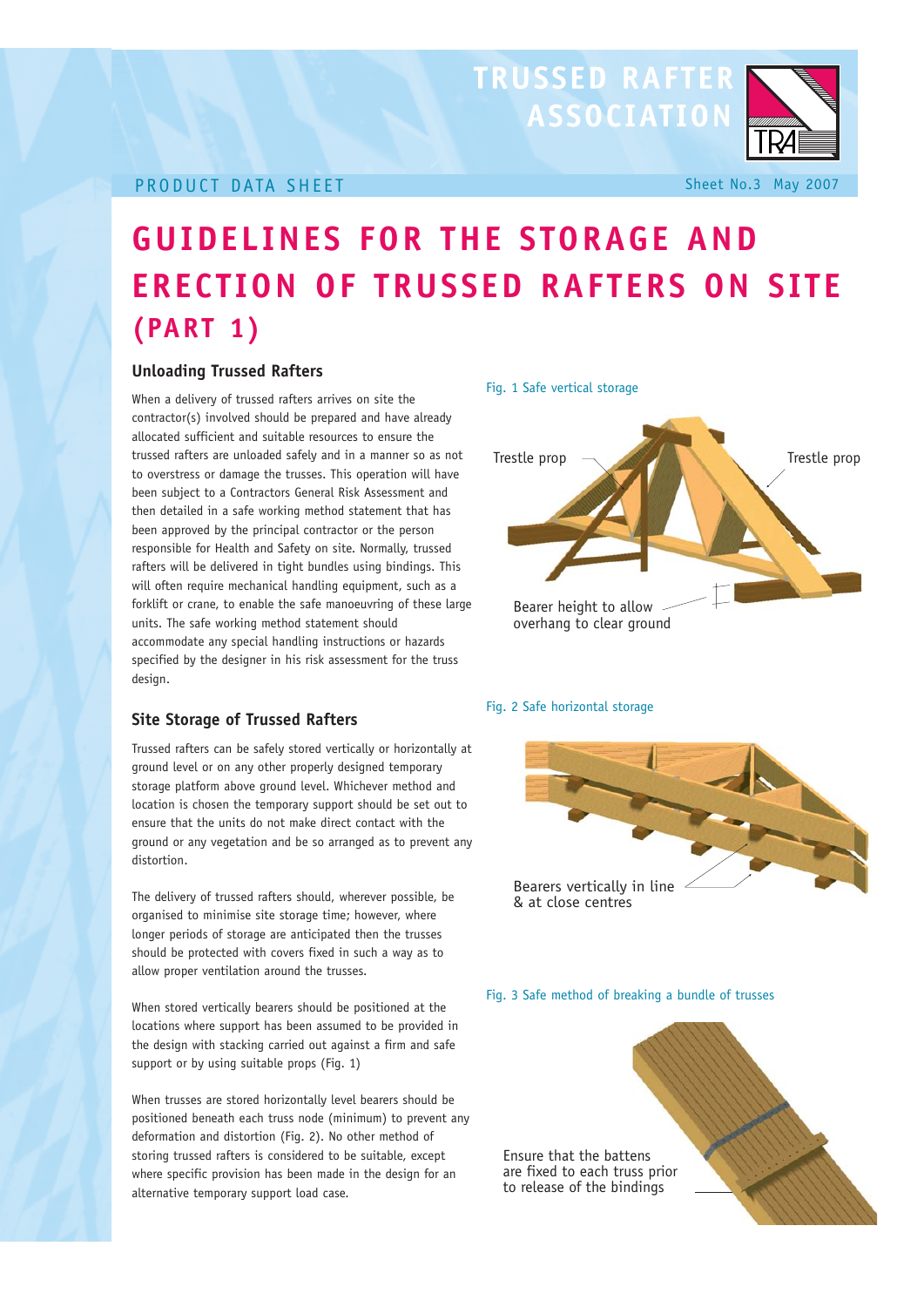

Extreme care should be exercised when removing the bindings from a bundle of trusses. As a precaution against destabilisation of the whole bundle of trusses, it is recommended that prior to the removal of the bands, timber battens are fixed across the bundle at several locations with a part driven nail into every truss. Such a simple precaution will allow the safe removal of single trusses once the bands are removed. A suggested arrangement of batten locations for a standard Fink truss is shown in Fig. 3.

Alternative details relating to this procedure and which involve the unbundling of the trusses whilst on the back of the lorry should be communicated by the contractor to the truss manufacturer prior to their delivery to site.

### **Erection Procedure for Simple Domestic Roofs**

The following gives guidance on a typical erection sequence for a simple domestic type roof:

#### **Step 1**

Ensure wall plates are level and adequately secured to load bearing walls. Mark off positions of trusses along both plates.

#### **Step 2**

Either mechanically or manually lift the first truss up to the roof holding it in a vertical plane, as far as possible, at all times. Erect the first truss (Fig. 4) in such a way that it coincides with the position of the end of the rafter diagonal bracing when fitted. Temporarily brace first truss to both wall plates.

#### **Step 3**

Erect second truss ensuring that its production face matches the first truss as indicated by the labels or markings affixed to the truss. Then brace back to first truss with temporary horizontal battens along the rafters and, if necessary, ceiling tie members (Fig. 5).

#### **Step 4**

After checking for vertical, erect remaining trusses towards gable end ensuring correct orientation of common manufacturing faces as described above.

#### **Step 5**

Fix the permanent diagonal braces (Fig. 6) which should be at approximately 45° to final position of tile battens and fixed as high up the first truss as possible and nailed to the wall plate the other end. All permanent braces should be min 22 x 97mm timber and fixed with 2 no. 3.35mm dia. x 75mm long galvanized nails to each truss. Braces may be lap jointed providing the lap spans at least two trusses.

#### **Step 6**

Fix remaining longitudinal bracing to rafters, struts and ceiling ties as shown in Fig. 6. Note that all bracing is repeated for both sides of roof.

#### **Step 7**

All remaining longitudinal diagonal and chevron bracing specified for the roof should now be fixed together with galvanized metal retaining straps to walls and gable ends.

#### **Step 8**

Temporary bracing should now be removed and any additional trusses erected using the completed section of the roof as a means of temporarily bracing them.

#### **Step 9**

After erection and before felting and battening the roof, check that all trusses are aligned vertically and each truss is restrained from bowing out of its vertical plane.

#### **Important:**

Trusses must never be cut or adjusted in any way without prior consultation with the roof truss designers. If site circumstances make modification unavoidable then changes should only ever be made with the prior knowledge and consent of the trussed rafter designer.

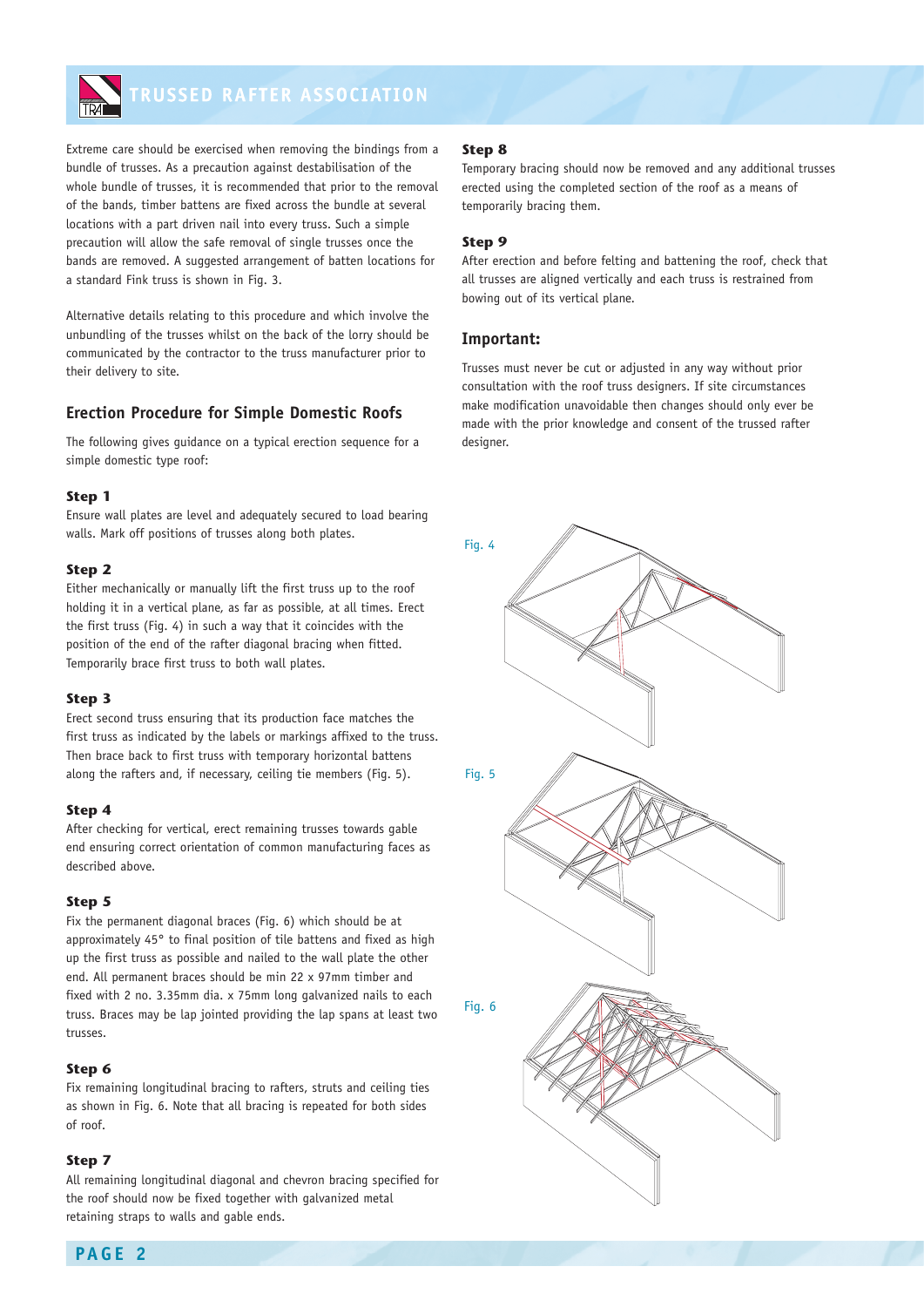**TRUSSED RAFTER ASSOCIATION** 

#### **Tank Supports**

If water tanks are to be supported on the trussed rafters the provision for such load must be taken into account at the design stage.

Furthermore it is essential that the load imposed by storage tanks is adequately distributed. Platform bearers should be located as close as possible to node points (see Fig. 9) and spanning a minimum of 3 trusses for tanks up to 230 litres maximum capacity or 4 trusses for tanks up to 450 litres maximum capacity.

Specific details concerning the sizing of support members can be provided by your trussed rafter supplier or by reference to Section 5 of the "Technical Handbook " published by the Trussed Rafter Association.

Support joists should be located as shown in Fig. 8 for small tanks up to 230 litre capacity or Fig. 7 for large tanks up to 450 litre capacity.



#### Fig. 9 Water tank support for standard 'Fink' trusses



s

s 3

2s 3  $\frac{25}{3}$ 

s 3 s